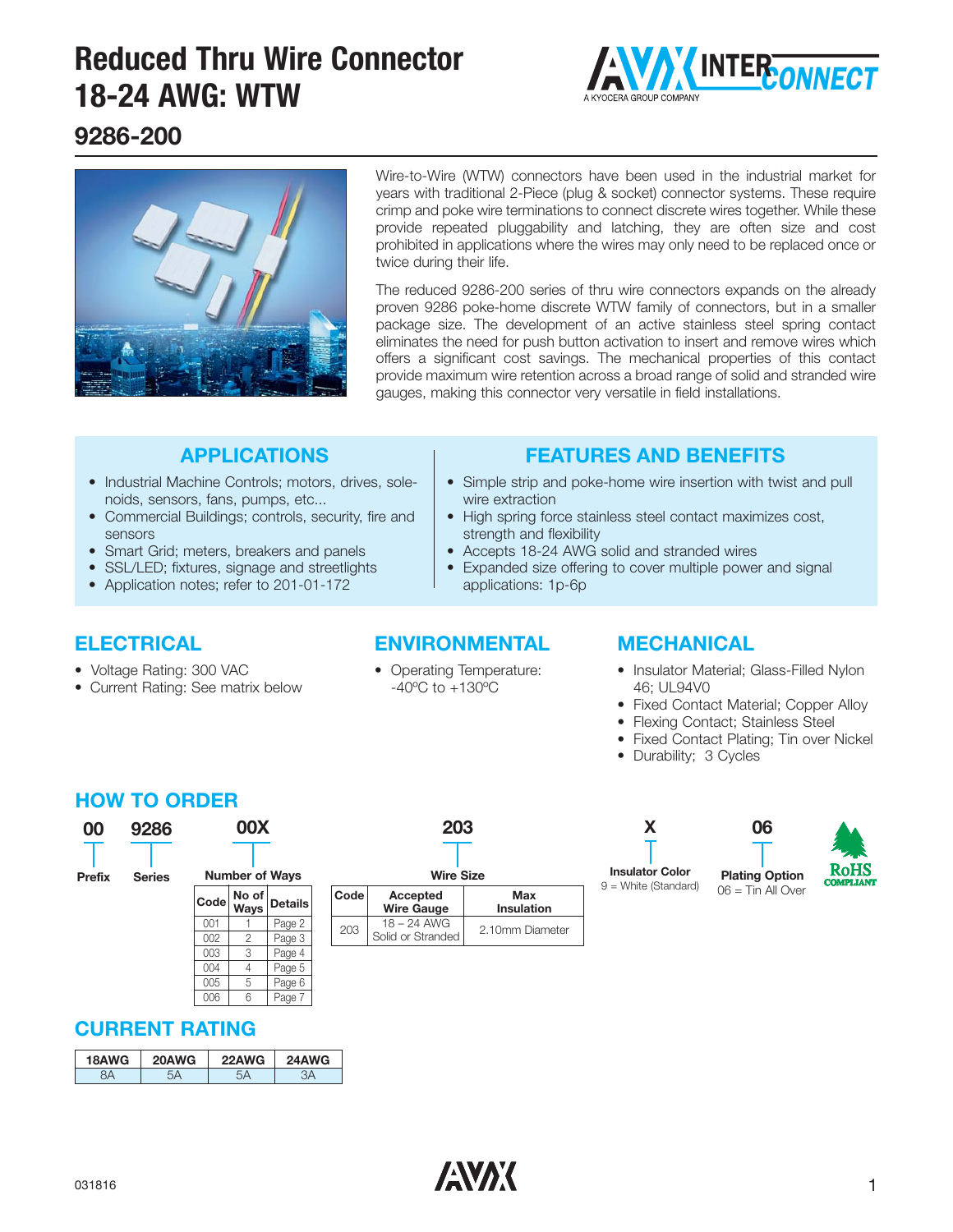

**9286-200**





- 1. 1 WAY WIRE TO WIRE POKE HOME CONNECTOR.
- 2. WIRE CONDUCTOR SIZES 18-24AWG (SOLID OR STRANDED). MAXIMUM INSULATION 2.10MM DIAMETER.
- 3. INSULATION MATERIAL: NYLON 46, GLASS FILLED, UL94 V-0, COLOR SEE PAGE 1.
- 4. CONTACT MATERIAL: FIXED CONTACT: TIN PLATED COPPER ALLOY. FLEXING CONTACT: STAINLESS STEEL.
- 5. PACKING IN BAGS, 1000 PIECES PER BAG.
- 6. FOR FURTHER DETAILS REFER TO SPECIFICATION 201-01-171 AND APPLICATION NOTES 201-01-172.

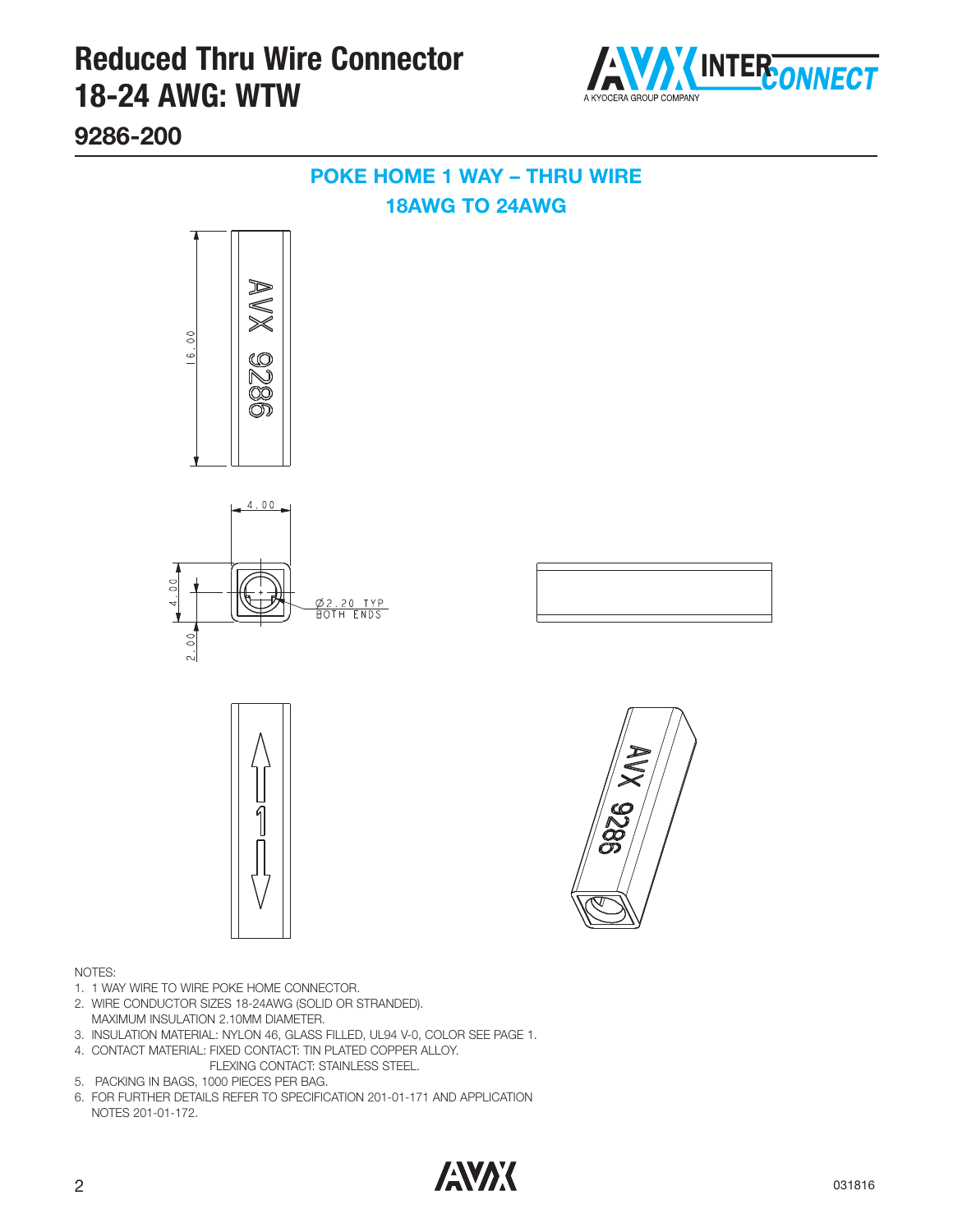

**9286-200**





- 1. 2 WAY WIRE TO WIRE POKE HOME CONNECTOR.
- 2. WIRE CONDUCTOR SIZES 18-24AWG (SOLID OR STRANDED). MAXIMUM INSULATION 2.10MM DIAMETER.
- 3. INSULATION MATERIAL: NYLON 46, GLASS FILLED, UL94 V-0, COLOR SEE PAGE 1.
- 4. CONTACT MATERIAL: FIXED CONTACT: TIN PLATED COPPER ALLOY. FLEXING CONTACT: STAINLESS STEEL.
- 5. PACKING IN BAGS, 1000 PIECES PER BAG.
- 6. FOR FURTHER DETAILS REFER TO SPECIFICATION 201-01-171 AND APPLICATION NOTES 201-01-172.

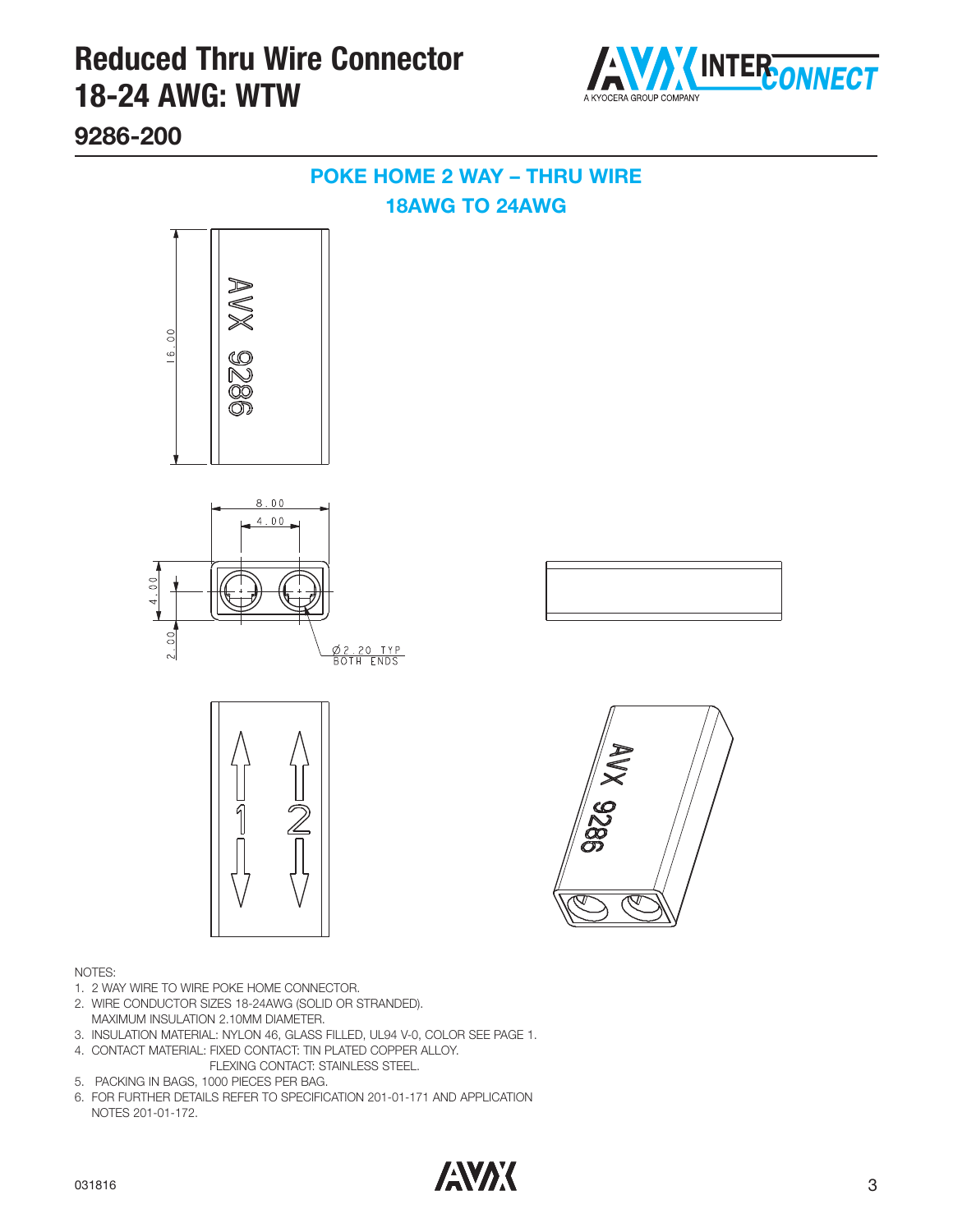

**9286-200**

 $\circ$ 

 $\ddot{\circ}$ 

 $\circ$ 

 $2.00$ .



- 1. 3 WAY WIRE TO WIRE POKE HOME CONNECTOR.
- 2. WIRE CONDUCTOR SIZES 18-24AWG (SOLID OR STRANDED). MAXIMUM INSULATION 2.10MM DIAMETER.
- 3. INSULATION MATERIAL: NYLON 46, GLASS FILLED, UL94 V-0, COLOR SEE PAGE 1.
- 4. CONTACT MATERIAL: FIXED CONTACT: TIN PLATED COPPER ALLOY. FLEXING CONTACT: STAINLESS STEEL.
- 5. PACKING IN BAGS, 1000 PIECES PER BAG.
- 6. FOR FURTHER DETAILS REFER TO SPECIFICATION 201-01-171 AND APPLICATION NOTES 201-01-172.

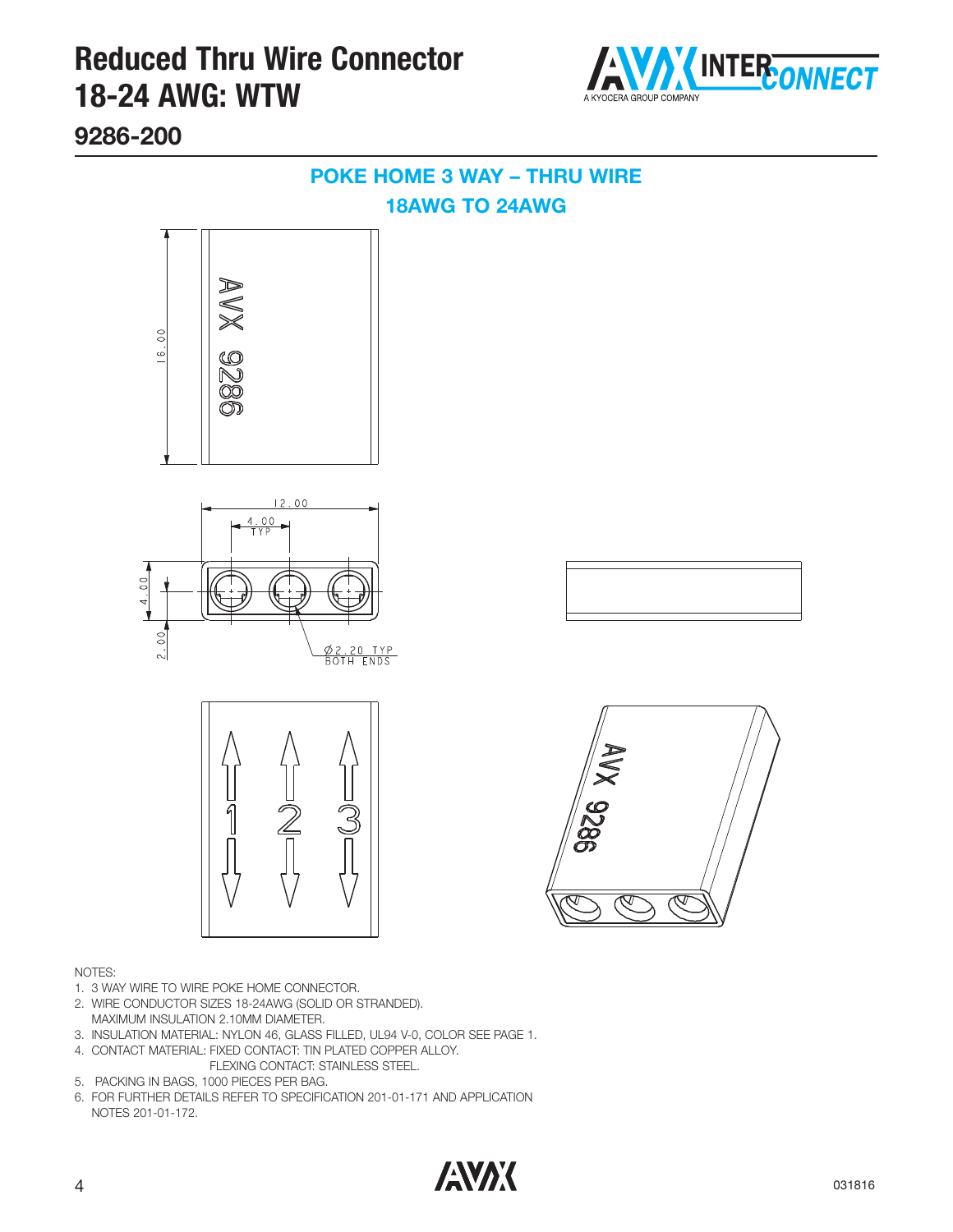

**9286-200**

 $\circ$ 

 $\ddot{\circ}$ 

 $\circ$ 

 $2.00$ 



- 1. 4 WAY WIRE TO WIRE POKE HOME CONNECTOR.
- 2. WIRE CONDUCTOR SIZES 18-24AWG (SOLID OR STRANDED). MAXIMUM INSULATION 2.10MM DIAMETER.
- 3. INSULATION MATERIAL: NYLON 46, GLASS FILLED, UL94 V-0, COLOR SEE PAGE 1.
- 4. CONTACT MATERIAL: FIXED CONTACT: TIN PLATED COPPER ALLOY. FLEXING CONTACT: STAINLESS STEEL.
- 5. PACKING IN BAGS, 1000 PIECES PER BAG.
- 6. FOR FURTHER DETAILS REFER TO SPECIFICATION 201-01-171 AND APPLICATION NOTES 201-01-172.

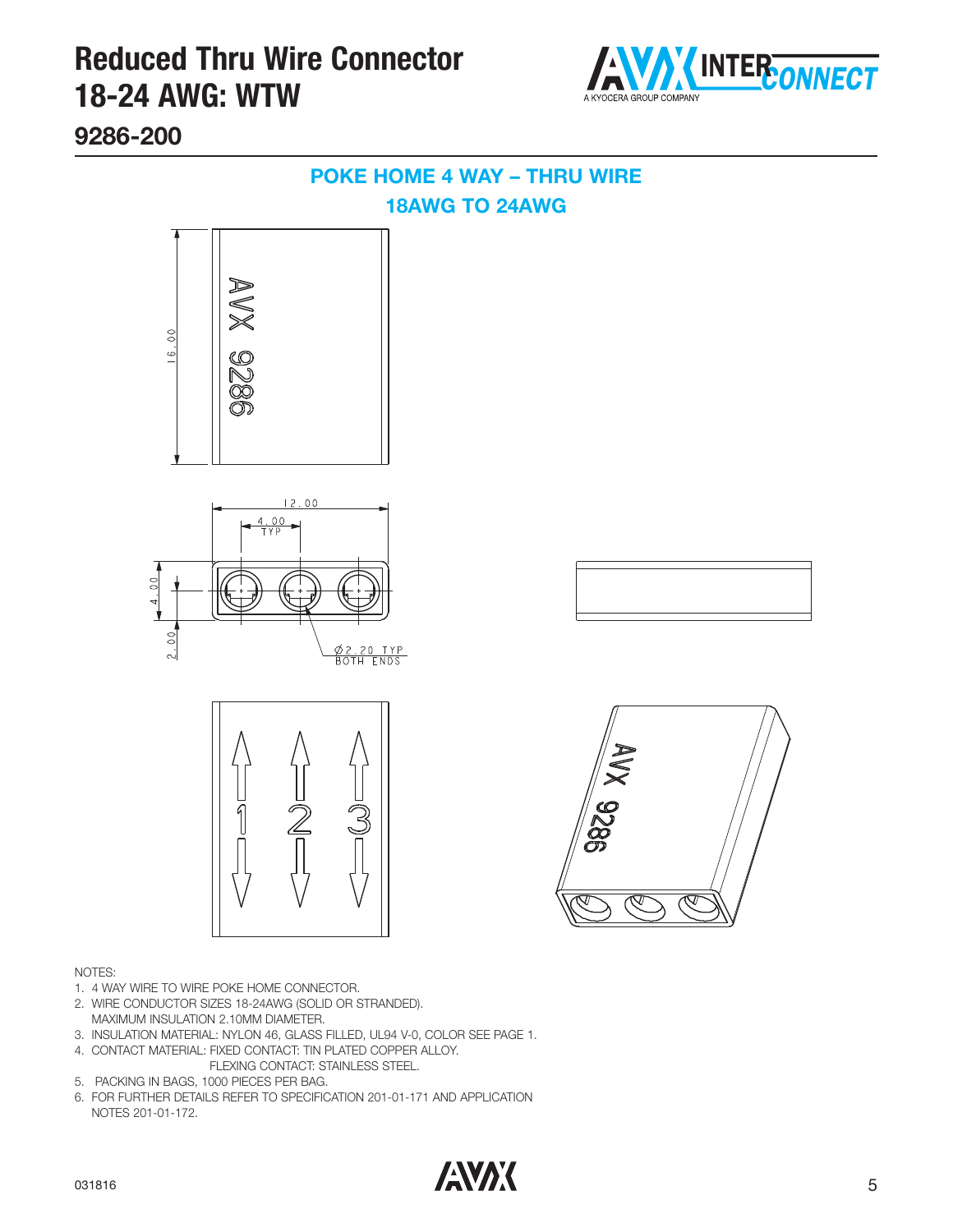

**9286-200**

 $\circ$  $\ddot{\circ}$ 

 $\overline{0}$ 

 $2.00$ .



- 2. WIRE CONDUCTOR SIZES 18-24AWG (SOLID OR STRANDED).
- MAXIMUM INSULATION 2.10MM DIAMETER.
- 3. INSULATION MATERIAL: NYLON 46, GLASS FILLED, UL94 V-0, COLOR SEE PAGE 1.
- 4. CONTACT MATERIAL: FIXED CONTACT: TIN PLATED COPPER ALLOY. FLEXING CONTACT: STAINLESS STEEL.
- 5. PACKING IN BAGS, 1000 PIECES PER BAG.
- 6. FOR FURTHER DETAILS REFER TO SPECIFICATION 201-01-171 AND APPLICATION NOTES 201-01-172.

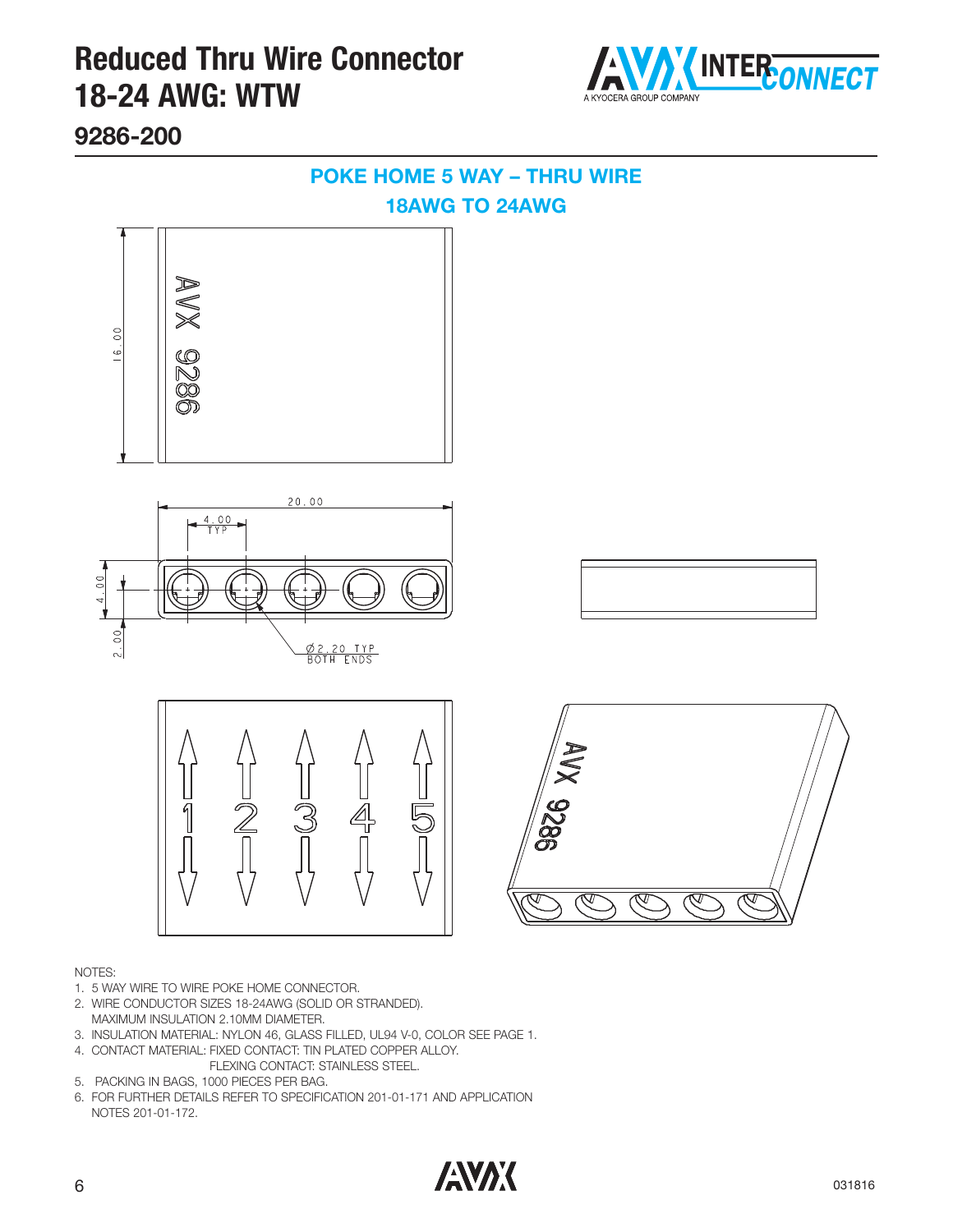

**9286-200**



- 1. 6 WAY WIRE TO WIRE POKE HOME CONNECTOR.
- 2. WIRE CONDUCTOR SIZES 18-24AWG (SOLID OR STRANDED). MAXIMUM INSULATION 2.10MM DIAMETER.
- 3. INSULATION MATERIAL: NYLON 46, GLASS FILLED, UL94 V-0, COLOR SEE PAGE 1.
- 4. CONTACT MATERIAL: FIXED CONTACT: TIN PLATED COPPER ALLOY. FLEXING CONTACT: STAINLESS STEEL.
- 5. PACKING IN BAGS, 1000 PIECES PER BAG.
- 6. FOR FURTHER DETAILS REFER TO SPECIFICATION 201-01-171 AND APPLICATION NOTES 201-01-172.